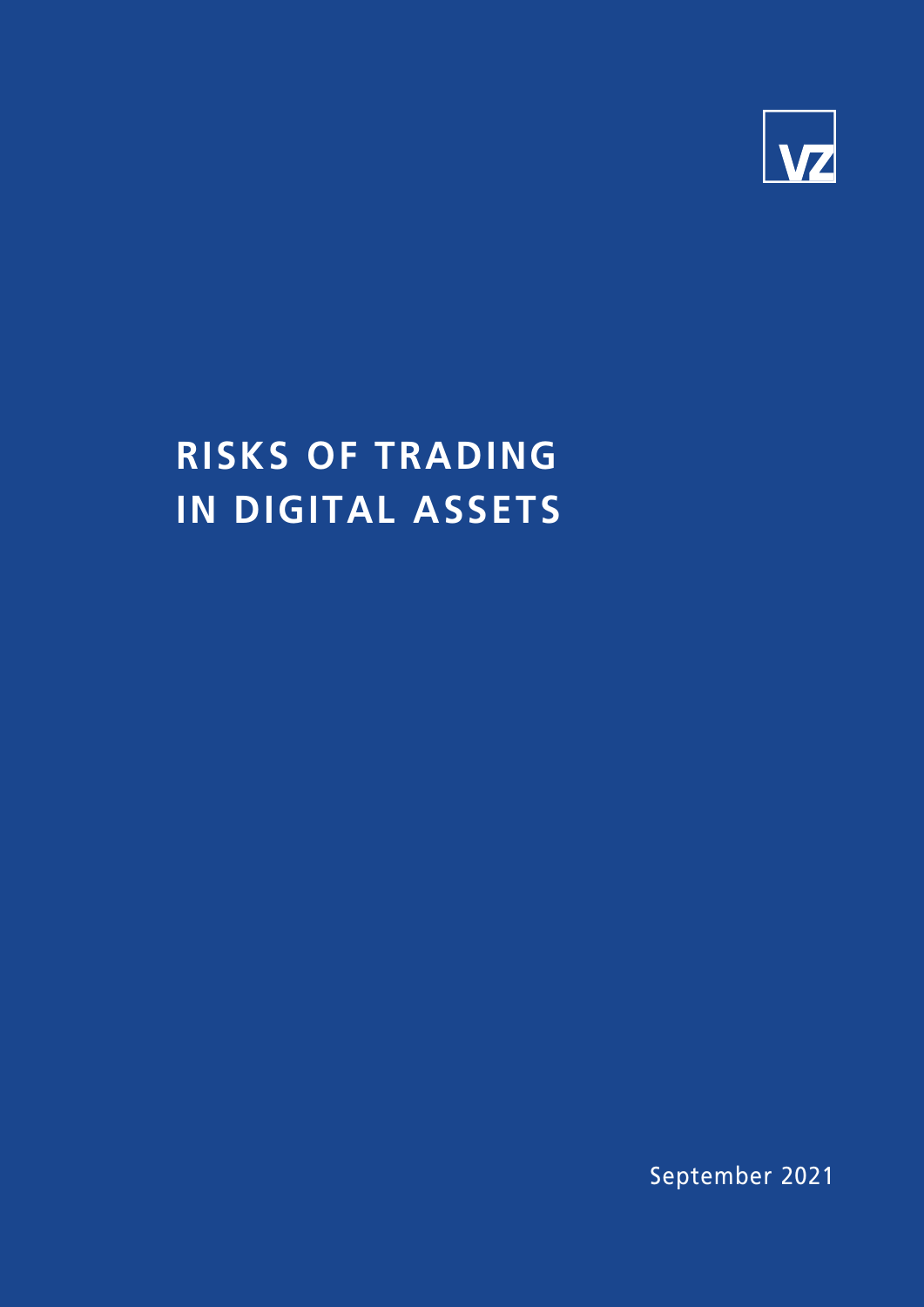## **TABLE OF CONTENTS**

| <b>Introduction</b> |                        | Page 2 |
|---------------------|------------------------|--------|
|                     | 1. Technological risks | Page 2 |
|                     | 2. Valuation risks     | Page 4 |
|                     | 3. Issuer risks        | Page 5 |
|                     | 4. Other risks         | Page 5 |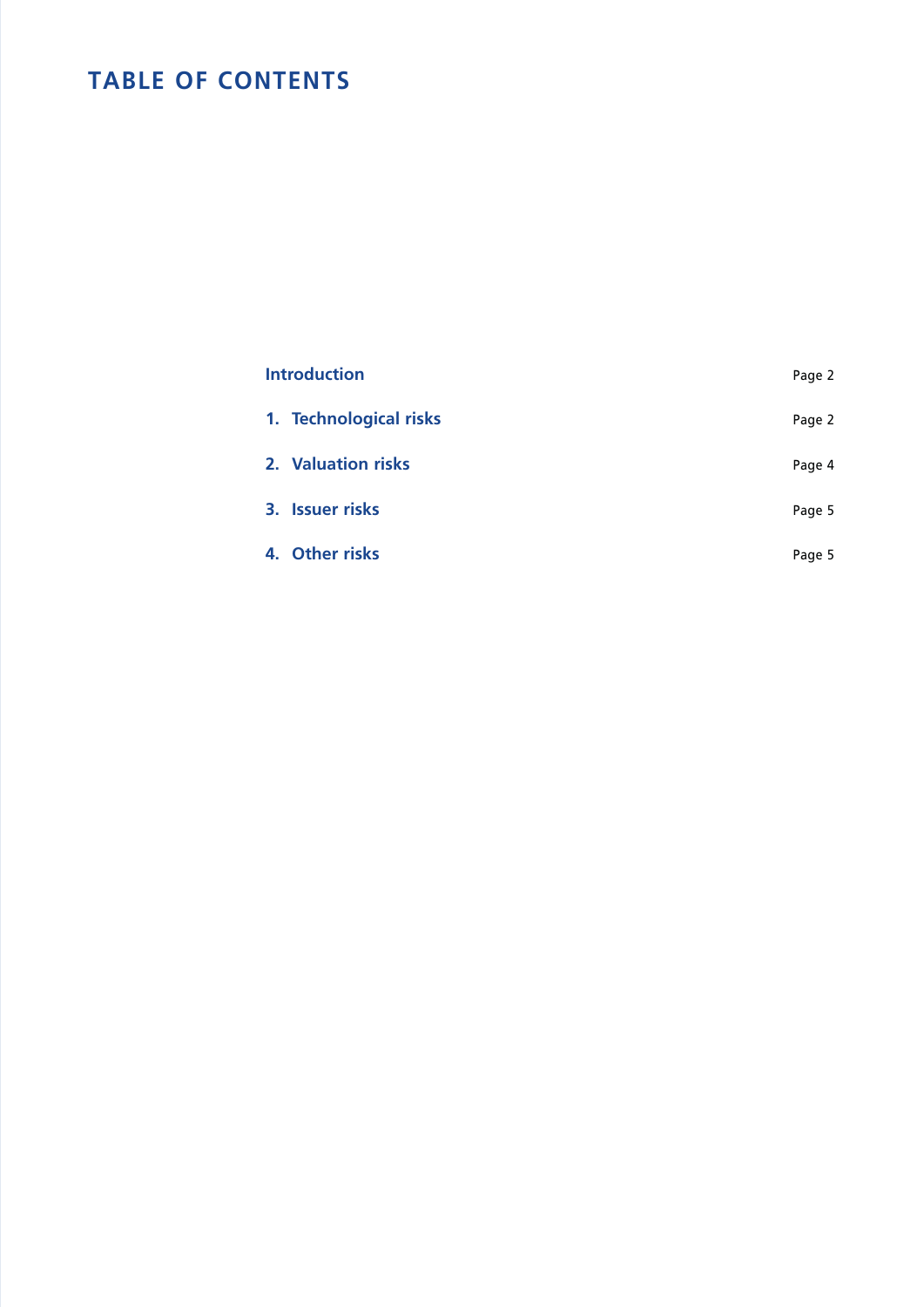#### **Introduction**

The trading and custody of crypto-based assets (hereinafter «digital assets») entail completely new risks that are largely unknown in the traditional world of finance. This brochure classifies and describes these risks in four categories.

Digital asset technology is still young and in a constant state of change. Therefore, the list of risks set out in this brochure cannot be regarded as exhaustive under any circumstances. There may be additional risks that are not foreseen or explained in the brochure.

Investing in digital assets is highly speculative and is only recommended for highly experienced investors.

**The Bank strongly recommends that the Client seek professional advice before making any decisions about investing in digital assets.**

#### **1. Technological risks**

| Technological<br>innovation                                                            | Digital assets are based on distributed ledger technology, which is at an early stage of<br>development and will continue to undergo significant technological changes. Techno-<br>logical innovations can represent not only opportunities but also risks to the security<br>of such assets. In addition, alternative technologies to certain assets may establish<br>themselves, thereby making these assets less relevant or even obsolete. If the distributed<br>ledger on which a digital asset is based becomes irrelevant or obsolete, this may adver-<br>sely affect its price and liquidity.                                                 |
|----------------------------------------------------------------------------------------|-------------------------------------------------------------------------------------------------------------------------------------------------------------------------------------------------------------------------------------------------------------------------------------------------------------------------------------------------------------------------------------------------------------------------------------------------------------------------------------------------------------------------------------------------------------------------------------------------------------------------------------------------------|
| Open-source-<br>software                                                               | The functionality of digital assets is often based on open-source software. Open-source<br>software code is freely accessible and may be lawfully copied, used and modified at any<br>time. For this reason, such software may be subject to vulnerabilities and errors. The<br>further development of open-source software can be discontinued at any time, thereby<br>exposing the digital assets to vulnerabilities, programming errors and threats of fraud,<br>theft and cyberattacks.                                                                                                                                                           |
| Blockchain risks:<br>Availability, processing<br>time, transaction fees,<br>hard forks | Distributed ledger networks have experienced a sharp increase in transactions in recent<br>years. Failure to develop or renew distributed ledger networks may result in longer pro-<br>cessing times per transaction and/or a significant increase in the transaction fees payable<br>to miners/stakers for using the network. This type of situation may limit the ability to<br>process transactions and lead to an increase in costs.                                                                                                                                                                                                              |
|                                                                                        | As there is no government oversight of the development, functionality or improvement<br>of distributed ledger technology, collaboration and consensus among different stake-<br>holders (e.g. developers and miners) is critical. Any disagreement between the parties<br>may result in a hard fork. A hard fork is an open-source software upgrade that is not<br>backwards compatible. Hard forks may cause the relevant distributed ledger technology<br>to become unstable. In addition, hard forks are hardly predictable, which in turn also<br>applies to their effects. The tradability of digital assets can thereby be severely restricted, |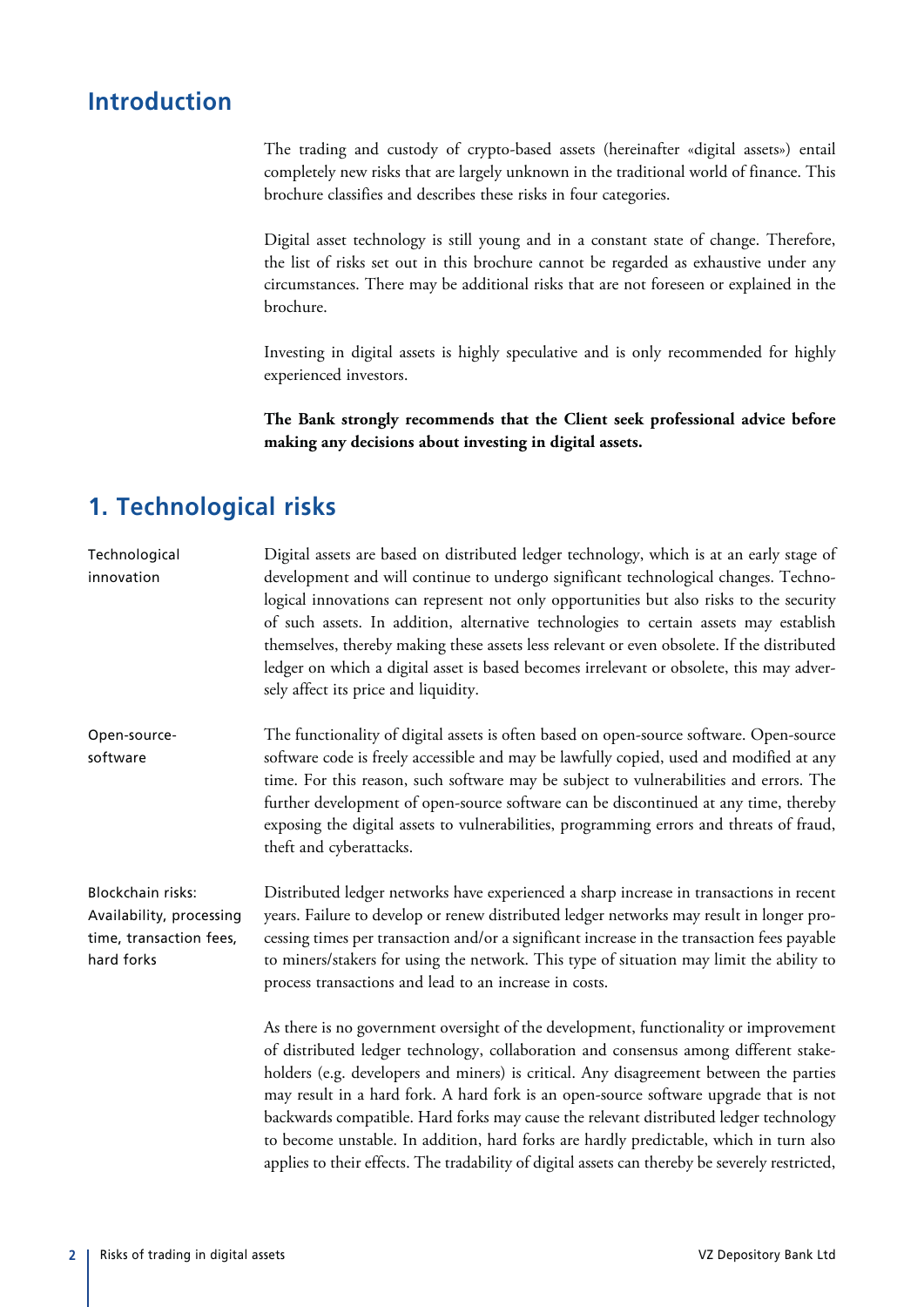|                                         | or trading liquidity can be massively reduced. As a result, the price may also become<br>more volatile and unpredictable. Investors should always keep track of such forks and<br>keep a close eye on market developments.                                                                                                                                                                                                                                                                                                                                                                                                            |
|-----------------------------------------|---------------------------------------------------------------------------------------------------------------------------------------------------------------------------------------------------------------------------------------------------------------------------------------------------------------------------------------------------------------------------------------------------------------------------------------------------------------------------------------------------------------------------------------------------------------------------------------------------------------------------------------|
| Fraud, theft,<br>cyberattacks           | The characteristics of digital assets (e.g. their existence in the virtual computer network<br>and the irreversibility and partial anonymity of transactions on the blockchain) make<br>them an attractive target for fraud, theft and cyberattacks. Various attacks that attempted<br>to steal digital assets or disrupt the underlying distributed ledger technology have<br>become known over time.                                                                                                                                                                                                                                |
|                                         | Such attempts may lead to losses or at least to scepticism about the long-term<br>future of digital assets, hinder their acceptance and increase volatility and illiquidity.                                                                                                                                                                                                                                                                                                                                                                                                                                                          |
| Virtual<br>environments                 | Many digital assets exist only virtually in a computer network and have no physical<br>counterpart. The value of digital assets can be difficult to estimate and may depend on<br>market confidence in their suitability as a future payment, exchange or value-retention<br>tool. Persistently high volatility, technological changes and advances, fraud, theft and<br>cyberattacks, as well as regulatory changes may prevent digital assets from becoming<br>accepted long-term means of exchange, which may lead them to become significantly<br>less valuable or even worthless.                                                |
| Regulatory, legal or<br>tax adjustments | Distributed ledger technology has only been available for a relatively short time.<br>Nonetheless, regulators around the world are considering adapting current regulations<br>to the new technology (e.g. money laundering, taxes, consumer protection and disclo-<br>sure requirements). New regulations may restrict or even ban trading in digital assets.<br>Similarly, strengthened regulatory controls can significantly increase transaction fees for<br>digital assets. There is therefore considerable uncertainty at present in terms of the legal,<br>regulatory and tax treatment of digital assets and/or transactions. |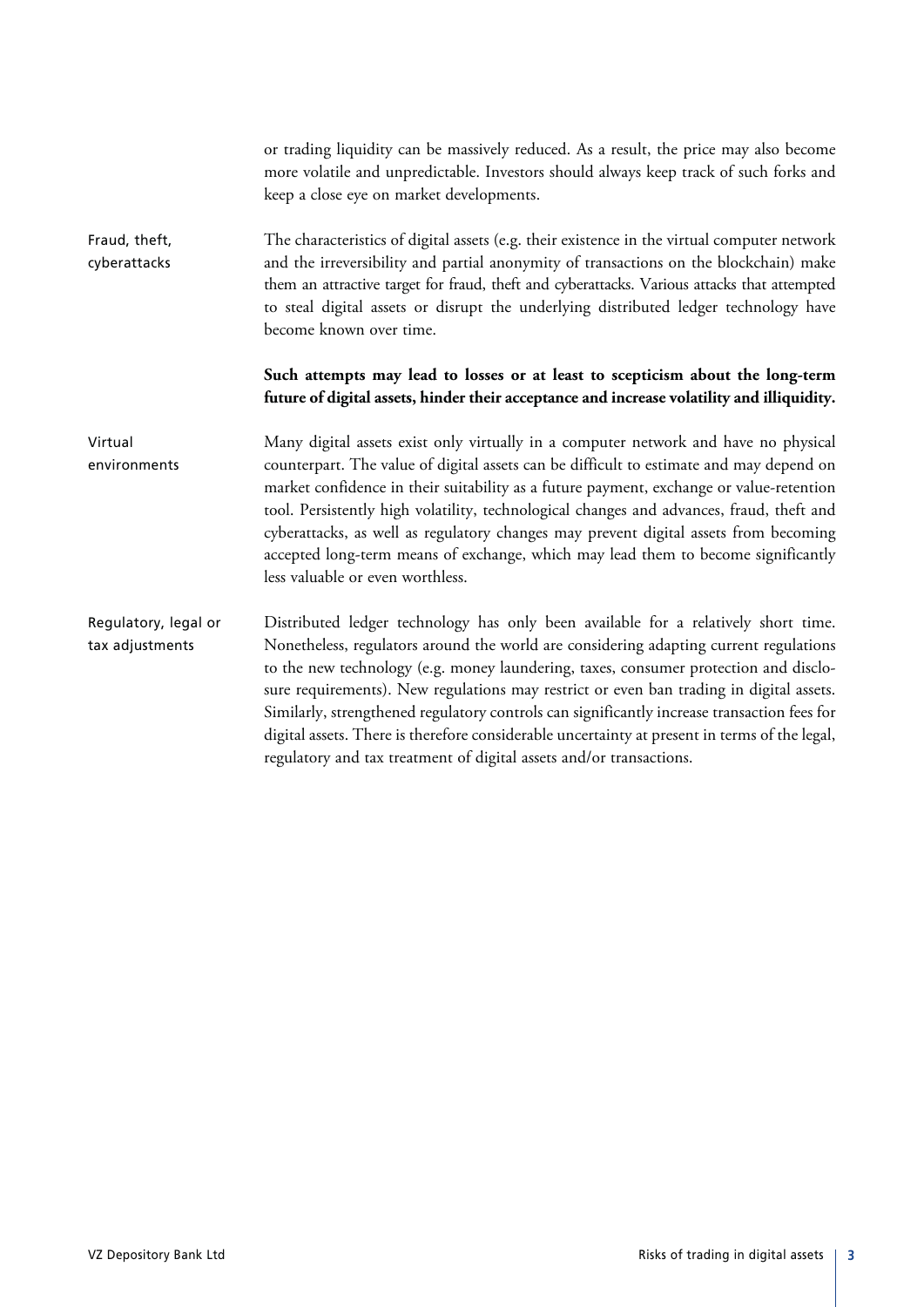## **2. Valuation risks**

| High price volatility<br>and unpredictable<br>value changes        | Digital asset prices can change significantly, even within a single day. Investments in<br>digital assets are considered to be highly speculative. The volatility of digital assets<br>tends to be high, and changes in value are often unpredictable. The volatility of digital<br>assets may continue to increase because of technological changes and advances, fraud,<br>theft and cyberattacks, as well as regulatory changes. Digital assets have only existed<br>for a short time. Unlike traditional financial instruments, currencies or commodities,<br>digital assets lack historical market values that would allow a reliable estimation of<br>their volatility. The risk of a substantial or complete loss of digital assets exists at<br>all times. |
|--------------------------------------------------------------------|--------------------------------------------------------------------------------------------------------------------------------------------------------------------------------------------------------------------------------------------------------------------------------------------------------------------------------------------------------------------------------------------------------------------------------------------------------------------------------------------------------------------------------------------------------------------------------------------------------------------------------------------------------------------------------------------------------------------------------------------------------------------|
| Lack of oversight<br>by authorities                                | Digital assets are not currently supervised by authorities or institutions such as central<br>banks. Thus, there are no authorities or institutions to stabilise or support the value of<br>digital assets and/or attempt to prevent or mitigate irrational price developments.                                                                                                                                                                                                                                                                                                                                                                                                                                                                                    |
| Irrational bubbles<br>or lack of market<br>confidence              | Investments in digital assets are prone to irrational bubbles (hypes) or loss of confi-<br>dence, which may cause demand to collapse relative to supply. Market confidence can<br>also collapse because of technical problems, for example in the event of large losses of<br>digital assets.                                                                                                                                                                                                                                                                                                                                                                                                                                                                      |
| Illiquid markets                                                   | The digital asset market may exhibit limited liquidity or even illiquidity. The prices<br>normally published for supply and demand for digital assets are usually based on in-<br>formation from crypto exchanges. However, trading is spread across many stock<br>exchanges, which means that the investor may not necessarily find the same prices<br>or the same level of liquidity on their stock exchange. The situation can also change<br>rapidly.                                                                                                                                                                                                                                                                                                          |
|                                                                    | Low liquidity means an increased risk of rapid and hectic price movements, abnormally<br>large spreads or a large number of rejected orders. In certain market situations, it may<br>be difficult or even impossible for a client to liquidate their open position. This is, for<br>example, the case in an illiquid market in which no counterparty for the order can be<br>found on the client's crypto exchange. This makes it extremely difficult to compare the<br>prices of digital assets.                                                                                                                                                                                                                                                                  |
| Price influence by big<br>token holders (whales)<br>or influencers | The free float of tokens can be severely restricted, and project staff, programmers<br>and investors often hold larger positions. «Whales» can also hold a large percentage<br>of tokens. Comments, publications or transactions by such persons can often have a<br>significant impact on the price of the token. Digital asset prices can be extremely vul-<br>nerable to news and comments (e.g. tweets).                                                                                                                                                                                                                                                                                                                                                       |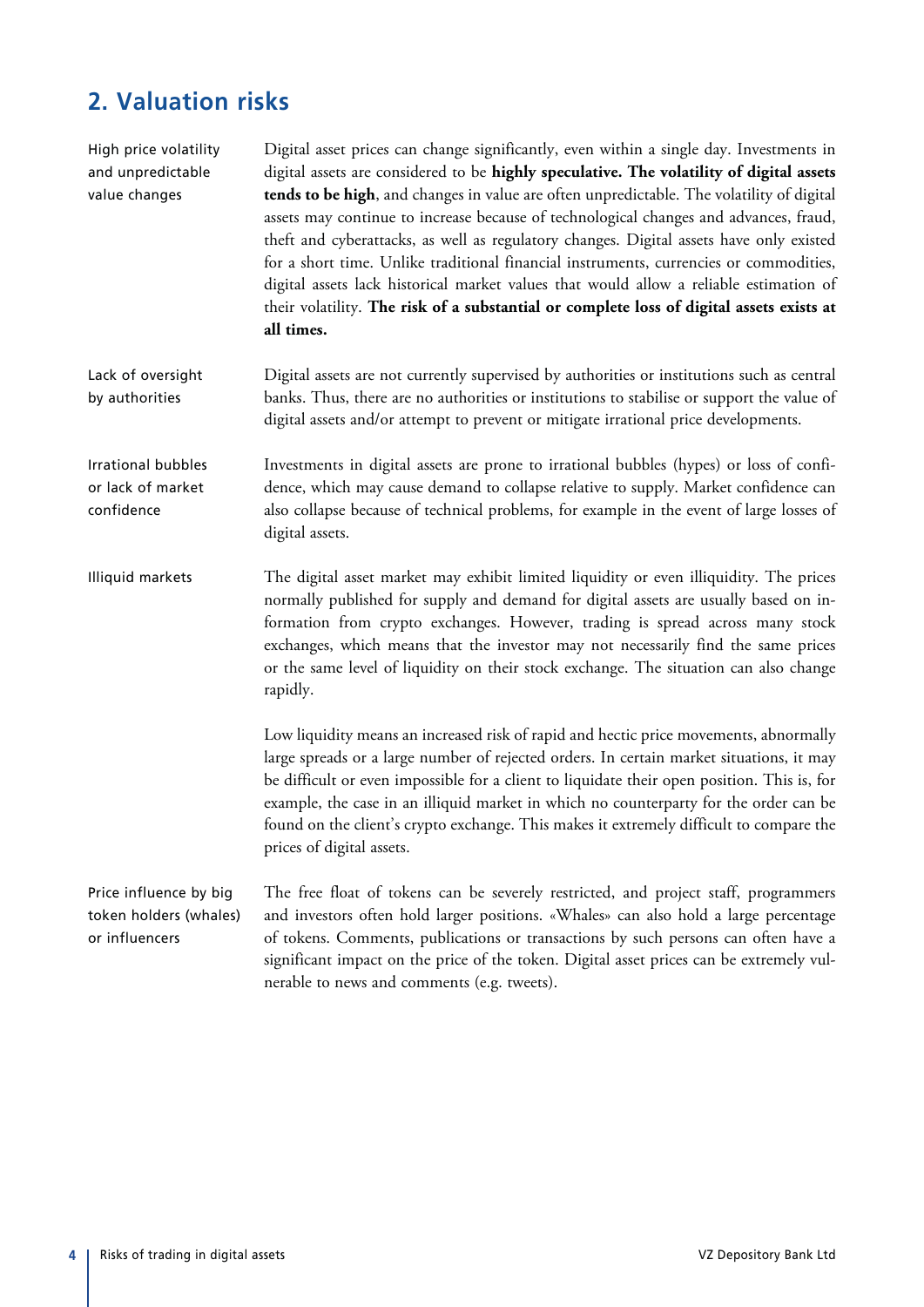#### **3. Issuer risks**

Limited investor protection for lack of stock exchange listing As digital assets are usually not listed on a stock exchange, their issuers **are not subject to the rules applicable to listed companies**. As a result, issuers of digital assets cannot be bound by important investor protection regulations. In particular, issuers of digital assets currently do not publish documents having content that can guarantee transparency or equal treatment.

Vulnerability to fraud and insider trading

If the digital assets are not listed and admitted to trading on a regulated stock exchange or multilateral or organised trading facility, they may not be subject to regulations on insider trading and market manipulation. Accordingly, the digital asset market may be vulnerable to fraud or insider trading.

#### **4. Other risks**

| Digital assets as<br>new financial market<br>instruments | Digital assets may include numerous financial or non-financial rights, claims or assets.<br>In particular, they may include rights, claims or assets that are not normally contained<br>in traditional financial market instruments. Therefore, investors must carefully con-<br>sider the rights and obligations included in digital assets before making an investment<br>decision.                                                                                                                                                                                                                                      |
|----------------------------------------------------------|----------------------------------------------------------------------------------------------------------------------------------------------------------------------------------------------------------------------------------------------------------------------------------------------------------------------------------------------------------------------------------------------------------------------------------------------------------------------------------------------------------------------------------------------------------------------------------------------------------------------------|
| Valuation of<br>digital assets                           | Digital assets may contain a wide range of rights. For this reason, their valuation may be<br>difficult to ascertain and may prove to be significantly lower than originally expected.<br>This may in particular be the case for digital assets that include a right to supply goods<br>or services.                                                                                                                                                                                                                                                                                                                       |
| Understanding of<br>smart contract code                  | The technical functionalities of a digital asset (e.g. creation, transfer, trading, etc.)<br>depend on the smart contract used for the relevant asset insofar as they are based there-<br>on. Smart contracts are based on sophisticated computer code, and their interaction<br>with the respective distributed ledger network is often very complex. Therefore, before<br>investing in a particular digital asset, investors should always make sure they understand<br>how smart contracts work.                                                                                                                        |
| Execution of<br>smart contracts                          | An error-free execution of smart contracts or their use in the distributed ledger net-<br>work in line with the expectations of the issuer of the digital asset or the investors<br>cannot be guaranteed. Depending on the rights and obligations in the smart contract,<br>issuers have considerable discretion in managing their digital assets. For example, they<br>may decide to cancel the digital assets and replace them with other forms of proof such<br>as paper certificates. The Bank is not obligated to provide services related to paper cer-<br>tificates or any other substitute for the digital assets. |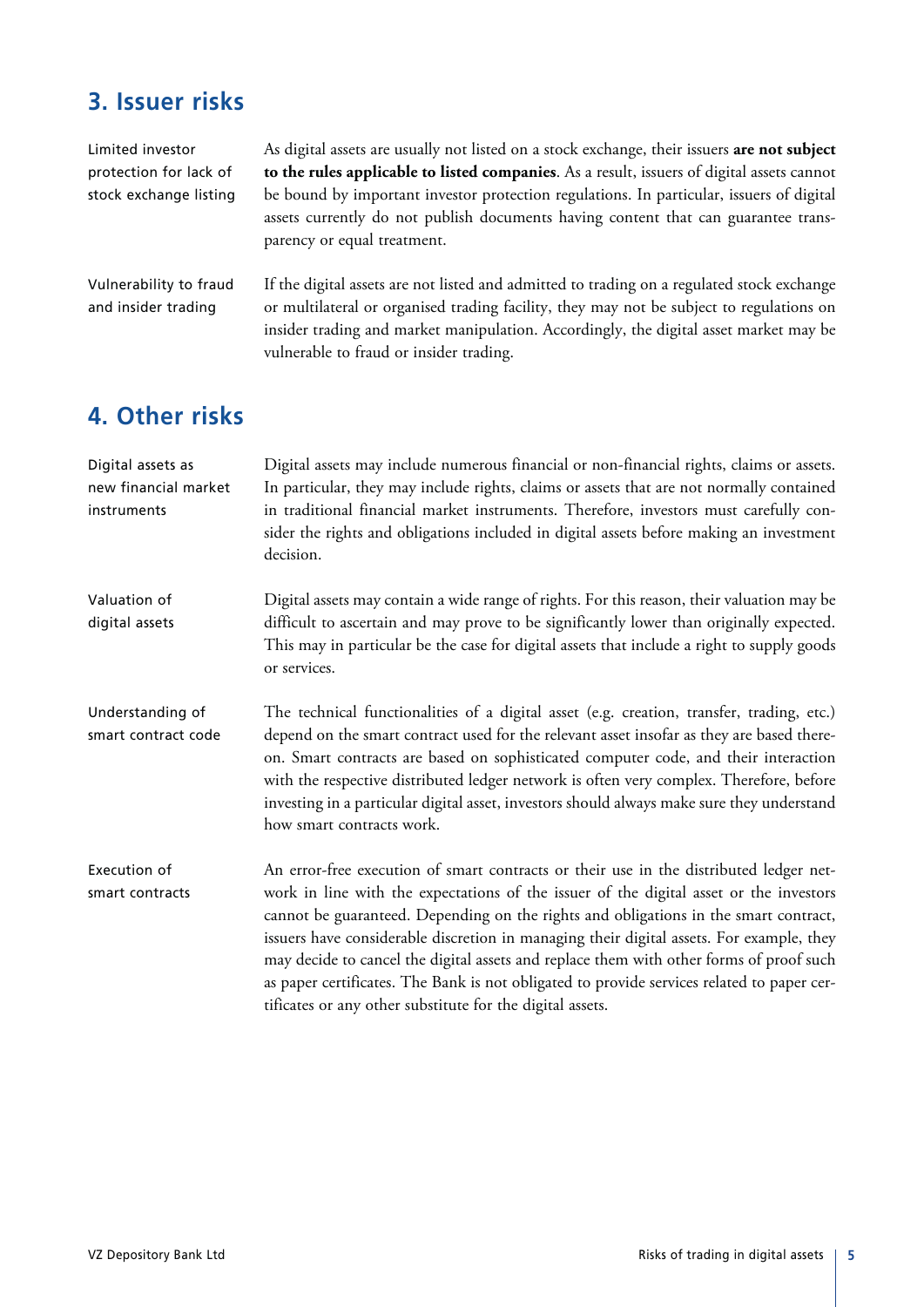#### **Disclaimer**

This publication was prepared by VZ Holding AG and/or its affiliated companies (hereafter referred to as «VZ»). It is for information purposes only and does not constitute an offer to purchase, sell or distribute investment products; such offer is expressly excluded. This docu-ment is intended exclusively for natural persons and legal entities as well as partnerships and corporations that are not subject to any jurisdic-tion that prohibits the publication of or access to such information. The content of the publication has been prepared by VZ with the utmost care and to the best of its knowledge and belief. VZ provides no warranty that the information is accurate, complete and up to date. VZ dis-claims any liability that may arise from the use or non-use of the information provided. The facts and opinions contained in this publication may change at any time without prior notice. VZ may hold, buy or sell positions that are related to the facts and opinions contained in this publication. Past performance of investment products is no guarantee of future performance. Reproducing or modifying this publication in whole or in part without the prior written consent of VZ is prohibited. This document and the information contained therein may not be dis-tributed and/or redistributed to persons who may be U.S. persons as defined in Regulation S of the U.S. Securities Act of 1933. According to the definition, «U.S. person» means any natural U.S. person or legal entity, any company, firm, general partnership or other company incorporated under U.S. law. In addition, the categories of Regulation S shall apply.

For further information, please contact your client advisor. This document is no substitute for a discussion with your advisor. Information on privacy can be found at www.vzch.com/meta-en/privacy-policy.